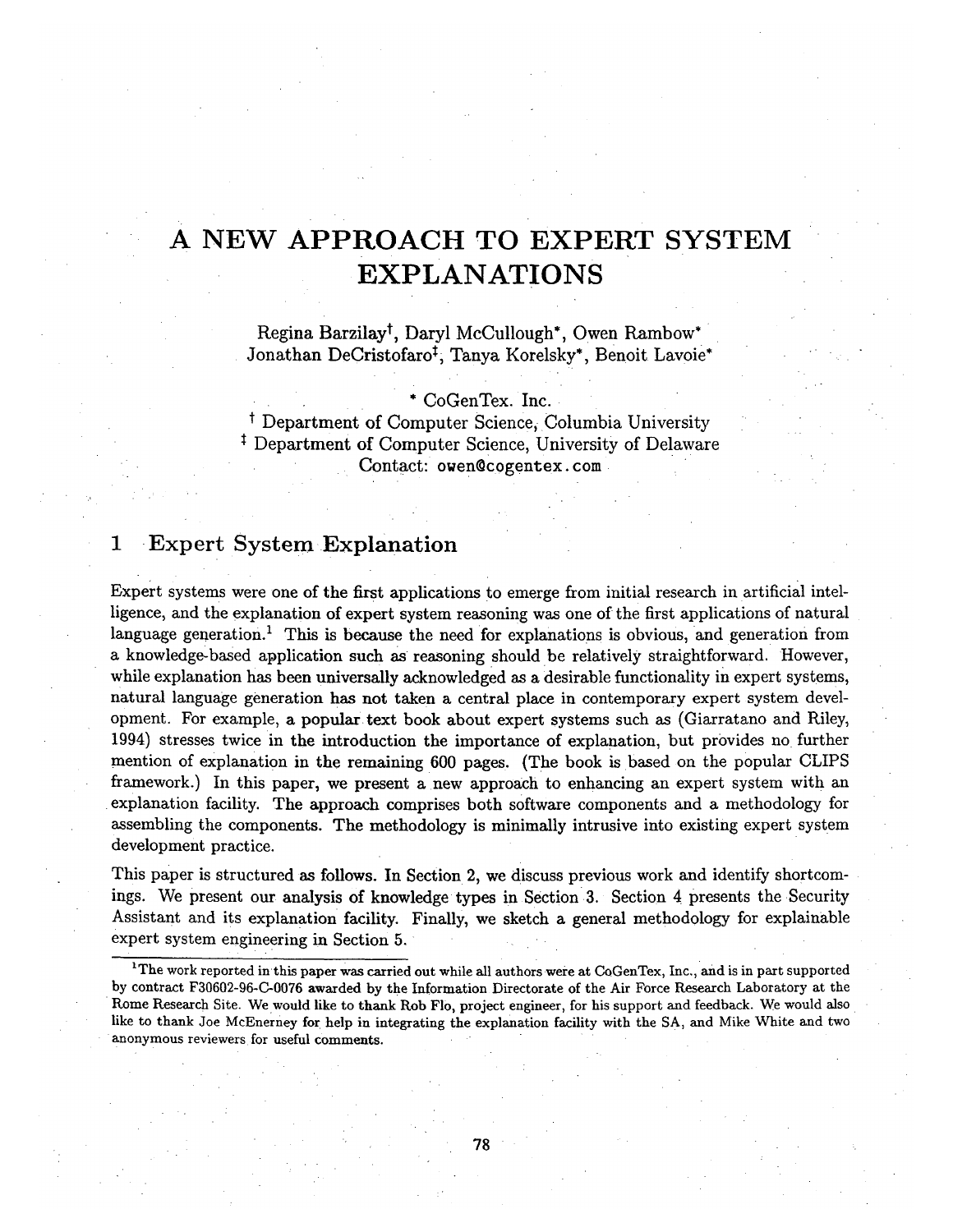### **2 Previous Work**

A very important early result (based on experiences with explanation<sup>2</sup> in systems such as MYCIN (Shortliffe, 1976)) was the finding that "reasoning strategies employed by programs do not form a good basis for understandable explanations" (Moore, 1994, p.31). Specifically, simply paraphrasing the chain of reasoning of the expert system does not let a human user easily understand that reasoning.

Two separate approaches have been proposed to address this problem:

- In the Explainable Expert System (EES) approach (Swartout et al., 1991; Swartout and Moore, 1993), the knowledge representation used by the expert system is enriched to include explicit "strategic" knowledge, i.e., knowledge about how to reason, and domain-specific knowledge. From this knowledge, the rules used by the expert system are compiled, and this knowledge is also used to provide more abstract explanations of the system's reasoning.
- In the Reconstructive Explainer (Rex) approach (Wick, 1993), the expert system is unchanged, but after it has performed its reasoning, a causal chain for explanation is constructed from the input data to the conclusion reached previously by the expert system as a separate process. The work of (Tanner et al., 1993) can also be seen as falling in this paradigm, since a separate representation of knowledge (the "functional representation") is used only for explanation, and the explanation must be specially derived from this.

These approaches have in common a preoccupation with a categorization of knowledge used in the system into different types. EES concentrates on an abstract representation of strategic knowledge (how does a particular action of the system relate to the overall goal?) and on the representation of design rationale (why are actions reasonable in view of domain goals?). In addition, there is terminological domain knowledge (definitions of terms). Rex and related approaches have a representation of domain knowledge, along with domain rule knowledge (mainly causality), which is completely separate from that used by the expert system itself. This knowledge is used to derive an "explanation path" through the domain knowledge representation.

There are problems with both approaches. EES has not proven to be a fully satisfactory solution to the problem of expert system explanation. The problem is that the writers of expert systems have not been too quick or too eager to adopt frameworks such as EES. The requirement for a more abstract representation of knowledge (from which the actual expert system rules are compiled) that EES imposes may be considered onerous by the expert system developer, appearing unmotivated from the point of view of the core functionality of the system, namely reasoning (as opposed to explanation). Presumably, it is difficult for one and the same person to be a domain expert and a expert on communication in the domain.

In the Rex approach, the obvious problem is that in order to generate an explanation, additional reasoning must be performed which in some sense is very similar to that done by the expert

<sup>&</sup>lt;sup>2</sup>We do not consider explanation generation from data bases (for example, (McKeown, 1985; Paris, 1988; Lester and Porter, 1997)) to be the same problem as expert system reasoning explanation (even though we may use some similar techniques). In data base explanations, the knowledge to be communicated is static and its representation is given *a priori as part* of the statement of the generation problem. In expert system explanations, the knowledge to be explained is generated dynamically, and the proper representation for this knowledge is part of the solution to the problem of expert system exp:anation, not its statement.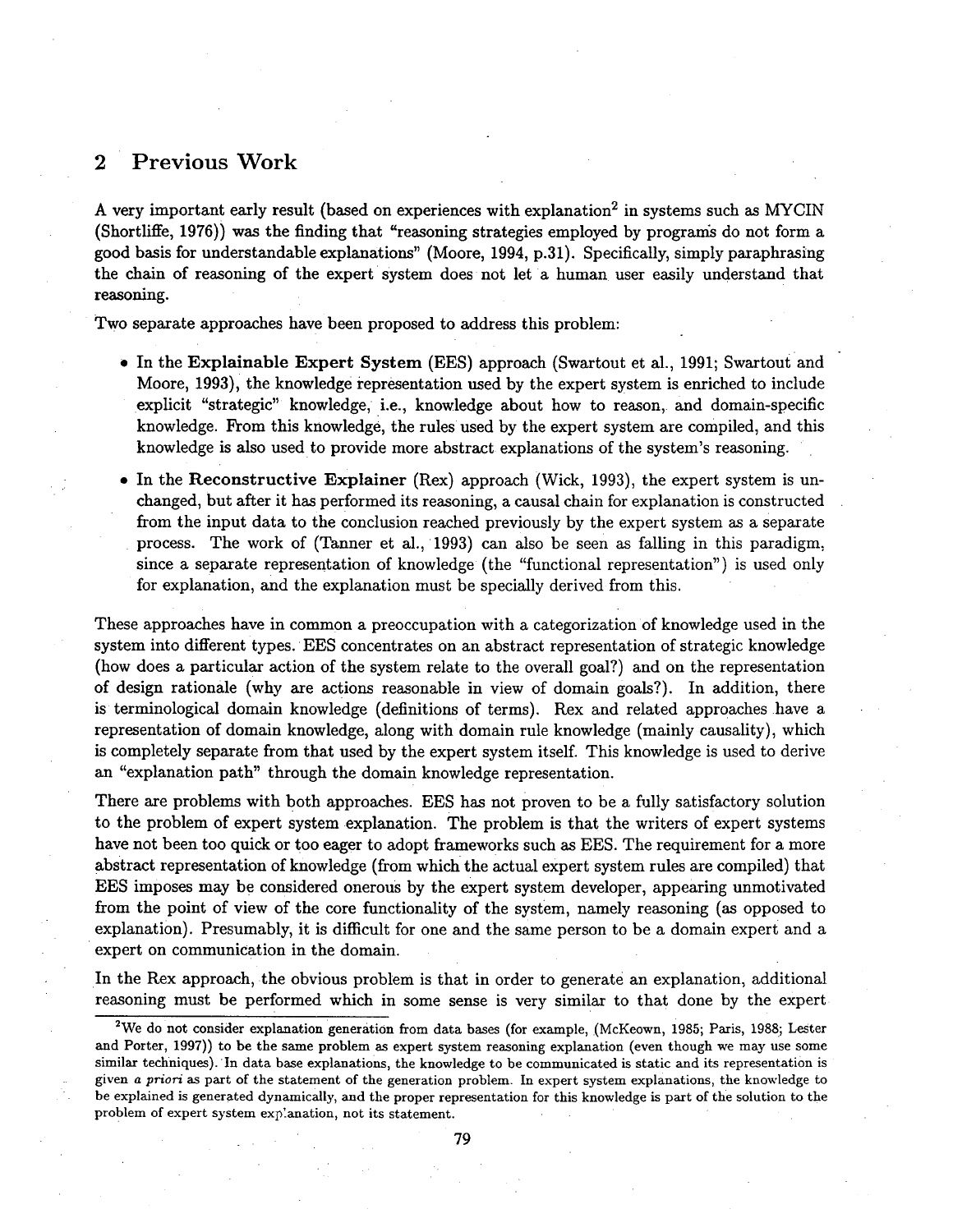system itself (e.g., finding causal chains). This is redundant, and does not result in a clear separation between reasoning and explanation. While Wick (1993) argues against such a separation on philosophical grounds, practical constraints suggest, as indicated above, that the domain expert responsible for implementing the reasoning system should not also be responsible for implementing the explanation capability, and that the communication engineer (responsible for implementing the explanation facility) should not need to replicate domain reasoning.

In this paper, we present a new approach (architecture and methodology) to expert system explanation which does not require the expert system writer to take into account the needs of the explanation while writing the rules. At the same time, we avoid the necessity of having a separate domain reasoning component for the explanation generation. Instead, the expert system is largely considered a stand-alone application, onto which explanation is added. However, this is done by having a communication engineer design a second knowledge representation (separate from the expert system's domain knowledge representation) specifically for the purpose of communicating explanations. This representation is instantiated by the expert system as it reasons, not by a separate module after reasoning has occurred. Thus, no separate reasoning facility is needed.

# **3** Types of Knowledge in Explanation

We follow previous work in distinguishing different types of knowledge. However, use operational criteria: we classify knowledge by what it is used for and who is responsible for its engineering, not by its structure or contents. We briefly present our classification here and illustrate it on an example in the following section.

- Reasoning domain knowledge (RDK). This is knowledge about the domain needed to perform the reasoning. Typically, it includes rules, terminological knowledge, and instance knowledge.: It is encoded by the domain expert in the expert system proper.
- Communication domain knowledge (CDK). This is knowledge about the domain which is needed for communication about the domain. It typically is a different "view" on the • domain knowledge than RDK, and may include additional information not needed for the reasoning itself. It is encoded by the communication engineer in the explanation facility.
- Domain communication knowledge (DCK). This is knowledge about how to communicate in the domain. DCK typically includes strategies for explanation in the given domain, and knowledge how to describe the entities of the domain. It is encoded by the communication engineer in the explanation facility.

The distinctions may at first seem overly fine-grained. However, each type of knowledge is distinguished from the other types. CDK is domain knowledge, but it is'domain knowledge that is needed only for communication, not for reasoning (as is RDK). RDK and CDK of course overlap, but they are not identical. This is in fact the lesson from much previous work in expert system explanation, for example the work of Paris et al. (1988) contrasting "the line of reasoning" and "the line of explanation", and the claim of Swartout et al. (1991) that the domain representation must be augmented with additional knowledge about the domain and about reasoning in the domain. Many researchers have identified the need for packaging domain knowledge differently for

**80**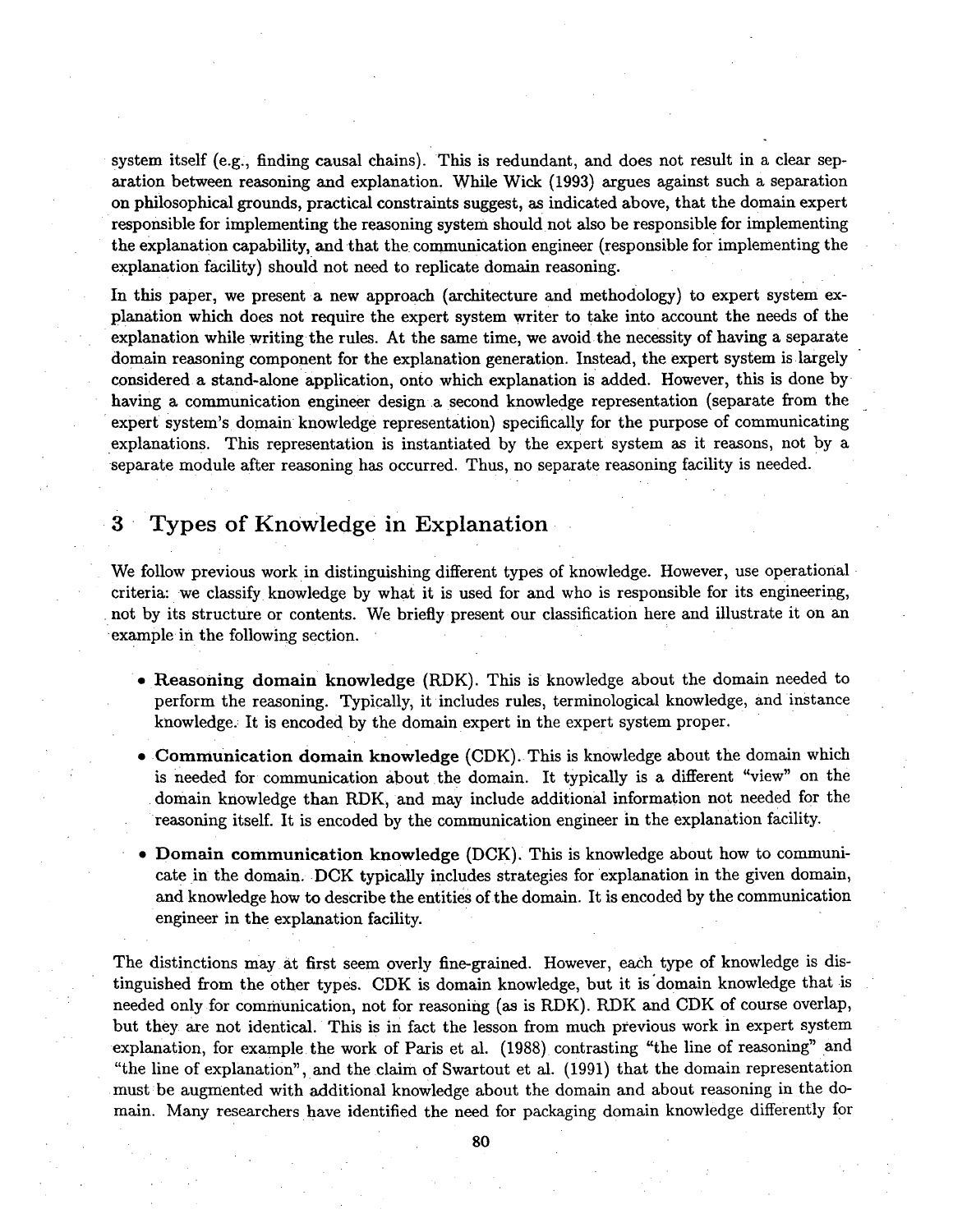communication. For example, the "views" of Lester and Porter (1997) can be seen as a form of CDK, though they are not a declarative representation. What is new in our work, however, is the proposal that CDK should be represented explicitly in a distinct representation from the domain knowledge. 3

CDK is different from DCK in that CDK is knowledge about the domain as it is needed for communication, but DCK is knowledge about how to communicate in that domain (and in a specific communicative setting characterized by factors as diverse as communication type or genre, hearer needs, communication medium, or cultural context). Therefore, for expert system explanation applications, CDK is conceptual knowledge (what conceptual content must be conveyed to the user to explain system reasoning effectively?), while DCK is knowledge about language use (how do we use linguistic acts to explain system reasoning effectively?).<sup>4</sup> DCK may be expressed in communicative plan operators which achieve goals related to the hearer's cognitive state, while CDK would never include plan operators related to the hearer's cognitive state because the hearer is not part of the domain of the expert system.

### **4 The Security Assistant**

The Security Assistant or SA (Webber et al., 1998) is part of the DesignExpert tool (Ehrhart et al., 1998), which helps software engineers analyze system-wide(or "non-functional") requirements such as security, fault-tolerance, and human-computer interaction. The SA aids a software engineer in • Choosing security measures to protect valuable system assets (e.g. important data) against likely threats (e.g. disclosure or corruption). In the following three subsections, we discuss how the three types of knowledge discussed in the previous section - RDK, CDK, and DCK, are represented and used in the SA.

### 4.1 The Expert System: Reasoning Domain Knowledge

The SA first queries the user for information about entities of the system to be analyzed, such as system assets, system components, and system sites, and the damage types that are of concern for these entities. Additional damage types are inferred for each important asset of a system (e.g. data can suffer from disclosure or corruption). The system then reasons about possible defenses that

4While DCK is domain- and genre-specific knowledge about how to communicate, we do not claim that the same type of reasoner with different domains (say, an expert system for car repair and an expert system for helicopter repair) would necessarily require different DCK. However, the type of expert system in the two cases might be very similar, and it is this fact that would allow us to re-use the same DCK. Thus, from the point of view of the explanation system, the "domain" is not the domain of the expert system, but the type of the expert system. For a discussion of the distinction between domain communication knowledge and domain-independent communication knowledge, and for an argument in favor of the need for DCK, see (Kittredge et al., 1991).

<sup>&</sup>lt;sup>3</sup>While CDK is closely related to *content selection*, it should not be equated with content selection, which is often seen as the first task in text planning (followed by content ordering). Content selection is entirely oriented towards the anticipated act of communication, and hence defined by its parameters: what the communicative goal is, what the medium is, who the hearer is, and other constraints (length of communication, and so on). CDK is knowledge needed for content selection, but excludes all choices that depend on knowledge of the intended act of communication. For example, CDK might include relative salience between domain objects, but does not include information about how salient an object needs to be in order to interest the hearer. However, we admit that the distinction may be blurred, especially in implementations.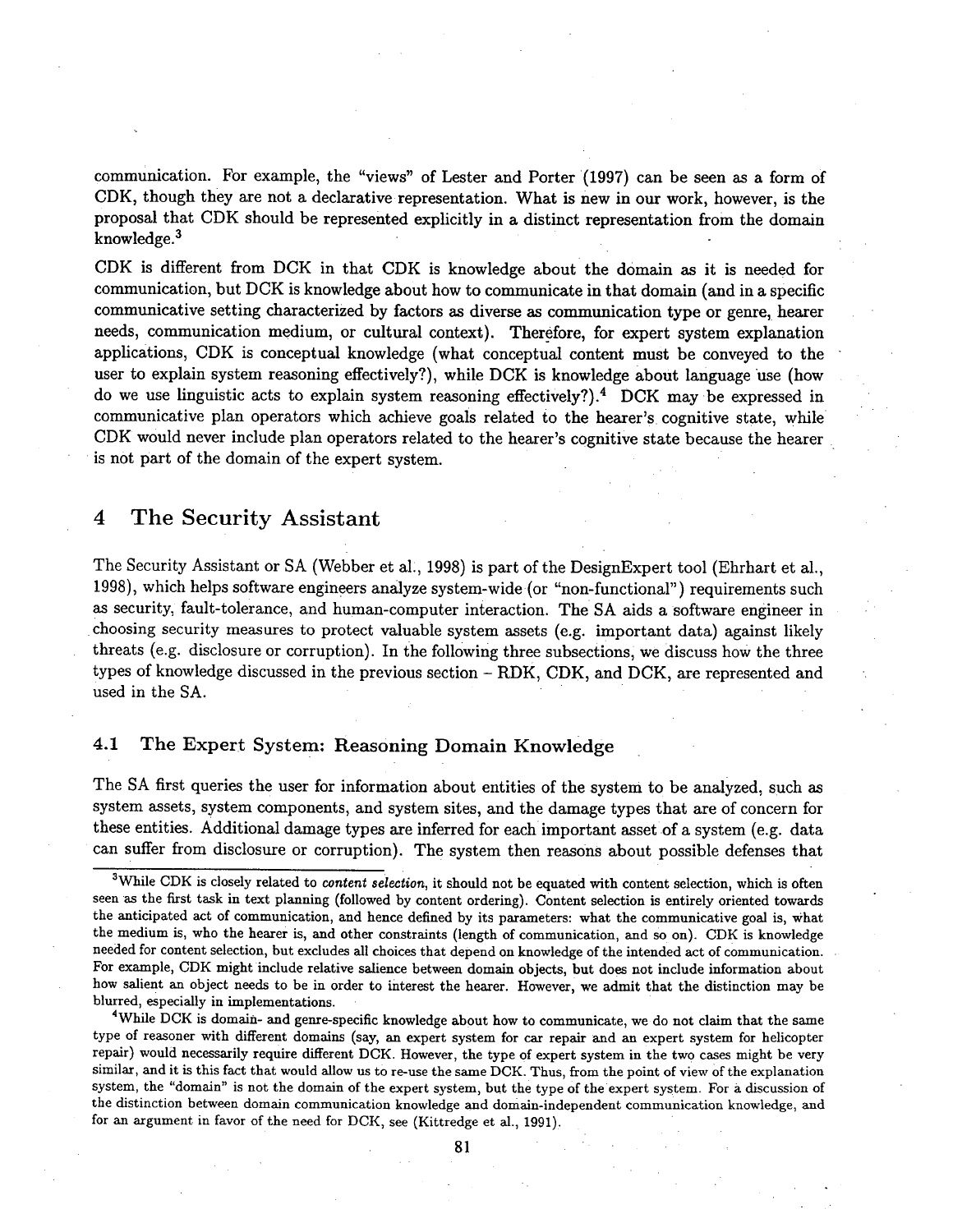directly prevent these damage types. If no single complete defenses can be found, the SA determines all attack methods which can cause the damage, and then deduces all enabling conditions for such attacks. It subsequently determines defenses that prevent such enabling situations. This reasoning can then be iterated. The result of the SA's reasoning is a list undefended assets and, for each such asset, a a list of recommended defenses.

For example, suppose direct modification by a malicious user has been identified as a possible • damage to a system asset (say, a database), and that the SA can determine no immediate defense against direct modification (for example, it is impossible to disable all editors). Modification is only possible after the malicious user has gained illegal access to the system. In this case, we would say that illegal access *enables modification.* A defense against illegal access is therefore also a defense against modification.

The knowledge needed for reasoning is expressed in the usual manner as production rules which, if the conditions are met, assert the existence of new damages, defenses, enabling conditions, and so On.



Figure 1: The domain model

#### 4.2 The Content Representation Graph: Communication Domain Knowledge

In SA, the starting point for expressing CDK is a domain model of the type that is used in objectoriented design and analysis. Our domain model (Figure 1) represents security domain concepts, various attributes and Concept relationships, as they are used in explanation. The domain model was created by analyzing how a domain expert would explain the reasoning of the SA to nonexperts, using a small corpus of explanations. Each of the boxes in the model stands for a concept in the security domain, and inside these boxes are attributes associated with the concept. Arrow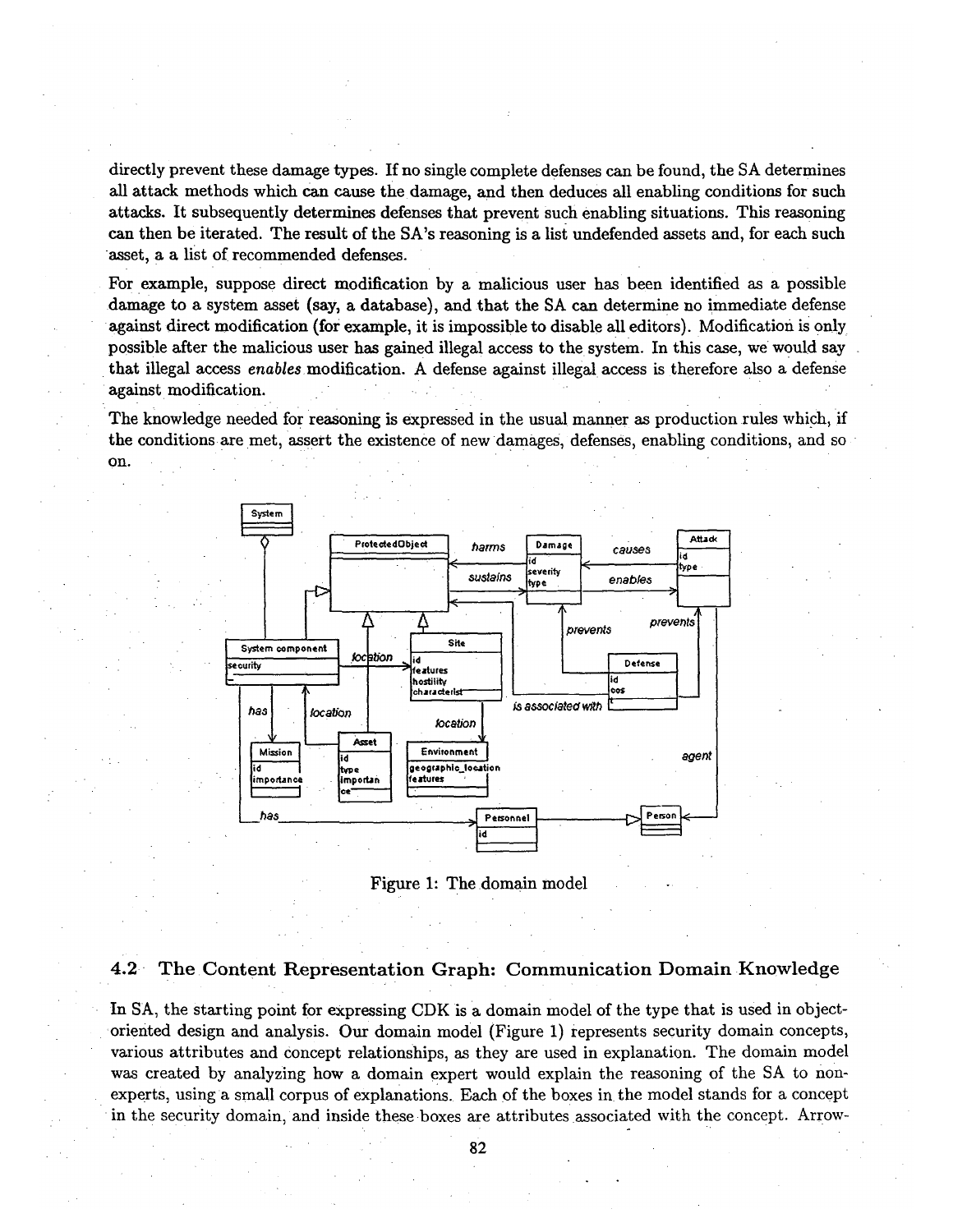tipped edges represent relations between concepts in the domain model Database, triangle-tipped edges represent *is-a* relations and diamond-tipped edges are *has-a* relations. Some examples:

- *Defense* objects have *id* (name) and *cost* attributes;
- *Damage* objects have *id, severity* and *type* attributes;
- *prevent* is a relation that holds between a *Defense* instance and a *Damage* instance;
- *Site, Asset* and *System component are* different sub-classes of *ProtectedObject;*
- A *System* consists of one or more *System components*.

The CDK expressed in this domain model has no role in the expert system reasoning. In fact, during the reasoning process, the expert system models the relations as primary objects, and the concepts of our domain model are merely slots of the relations in the expert system. As a result, the relations typically are not binary, but  $n$ -ary. In contrast, the domain model contains only binary relations. This reflects, we claim, the difference between the optimal way of representing knowledge for machine reasoning, and the way in which humans model the world (which is what the CDK domain model captures). As an example of the difference in relations, the relation that corresponds to the CDK domain model's *prevent* relation between *Defense* and *Damage* corresponds to, in the reasoning component, a.quintary relation between the defense, the location of the defense, the damage it prevents, the locations at which it prevents the damage, and the damages that negate the defense. Another example is the *likely\_attack\_method* relation used in RDK (and its structural clone, the *possible\_attack\_method* relation) of the reasoning component, which is a ternary relation between an asset, a location, and an attack method. As can be seen from the domain model diagram, this relation is not modeled in CDK at all.

Knowledge about domain Concepts and relationships is not sufficient for generating an expressive explanation. Additional CDK is required in order to select and organize content according to ex-Planation type and length limitation. The domain model is therefore augmented with the following information.

- Importance level, which is defined for every relation and attribute. This information about relative importance of attributes and relations enables us to produce explanations of different length. For example, the relation *prevent* between *Defense* and *Damage* has higher importance level than the relation *have* between *SystemComponent and Mission. •* In our domain model, we use a two-valued scale.
- A key attribute for each concept which is required in instances of the concept and which identifies an instance of the concept. For example, *id* is a key attributes for *Site* but *HostilityCharacteristi¢* is not a key attribute.
- Mutual dependencies among concept relations and attributes. This information covers cases in which a particular relation or attribute can be presented only if some other relations or attributes are presented. For example, the relation *prevent* between *Defense* and *Attack*  should be included only if the relation *cause* between *Attack* and *Damage* is included as well.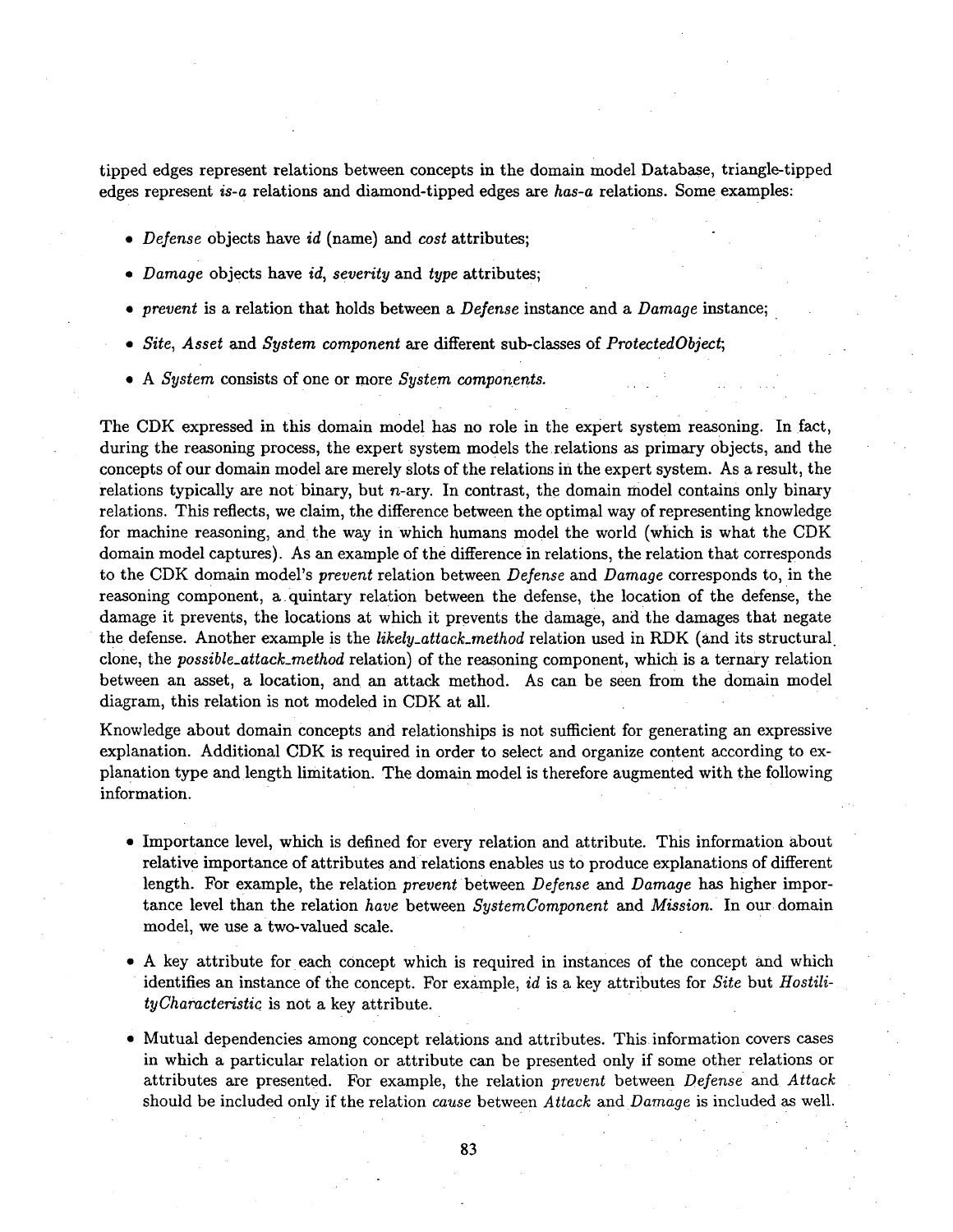- **Order among relations and order among attributes of the same concept, namely in what order should relations of the concept be presented, e.g. for concept** *damage arc goal* **is ordered before**  *arc enable.*
- **Meta-relations between relations of the same concept. For example, there is a meta-relation purpose between** *(Defense prevent damage) and (Defense is associated with ProtectedObject).*

**To derive the CDK needed for a specific explanation task, the augmented domain model is instantiated. While the reasoning component performs the reasoning proper, it also populates the**  concepts of the augmented domain model with instances. The result is an instantiated model that **contains concept instances, and attributes bound to their values. We called this instantiated model**  the "content representation graph" (CRG) of the explanation. The CRG contains all the informa**tion that is needed for the generation of the explanation text. An example of a CRG is shown in Figure 2,** 



**Figure 2: The content representation graph (instantiated domain model) for the example, representing the full CDK** 

### **4.3 Text Planning: Domain Communication Planning**

As already mentioned, the CRG does not determine the form of the text, but only restricts its **• content. We implemented two different text types that build different text plans (and hence different texts) from the same CRG. The first type is intended to be used in an interactive setting, where the user can request more information if he or she is interested in it,** by clicking on hyperlinks. An example is shown in Figure 3, where hyperlinks are shown by underlining.

i|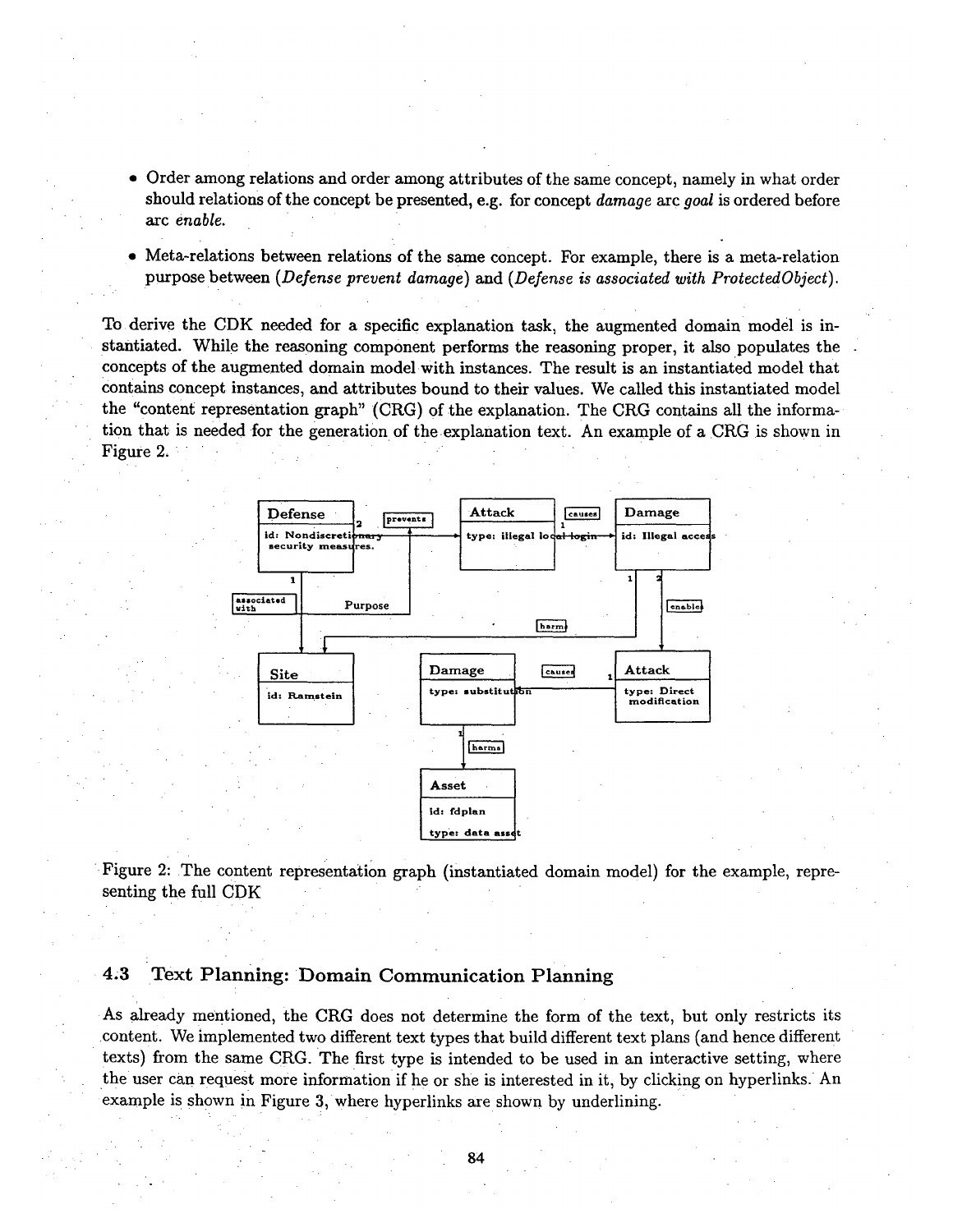Nondiscretionary security measures are required on the Ramstein site.

- Which damage do nondiscretionary security measures prevent?
- Which assets do nondiscretionary security measures protect?

#### Figure 3: The interactive hypertext

Nondiscretionary security measures are required on the Ramstein site in order to prevent substitution of data asset "ftdplan'. These measures prevent substitution because they prevent illegal local login to the Ramstein system, which may enable illegal access. Illegal access may enable direct modification of data asset "ftdplan", and direct modification may cause substitution.

Figure 4: The fluent, hyperlink-free text

However, for the DesignExpert application it is also necessary to generate explanations that are free of hypertext for inclusion in printed documents. • These texts must include the entire explanation at a level of detail appropriate for the kind of expected reader. An example is shown in Figure 4. In order to create hyperlink-free explanation text, the CRG must be traversed according to constraints at every nodes: which attributes to use to describe the object, which relations of this object with other •object must be presented in explanation, in what order to present the relations and what are -meta-relationship between them. The planner processes every graph edge according to specified order, and structures resulting phrases with respect to meta-relations.

For both text types, we used a text planner with a declarative formalism for text plan specification, which directly expresses the DCK (Lavoie and Rambow, 1998). Other representations of domainspecific text planning knowledge could also have been used, and we omit details of the formalism here.

# 5 Methodology

We propose the following methodology for developing an explainable expert system. We assume three roles, that of the domain expert (where "domain" refers to the domain of the expert system, such as computer security or infectious diseases), knowledge engineer (a specialist in eliciting and representing domain models, specifically in the form of expert systems), and a communication engineer (a specialist in analyzing and representing the knowledge needed for efficient communication).

1. The knowledge engineer creates the expert system in consultation with the domain expert, using any sort of tool or shell and any sort of methodology that are convenient.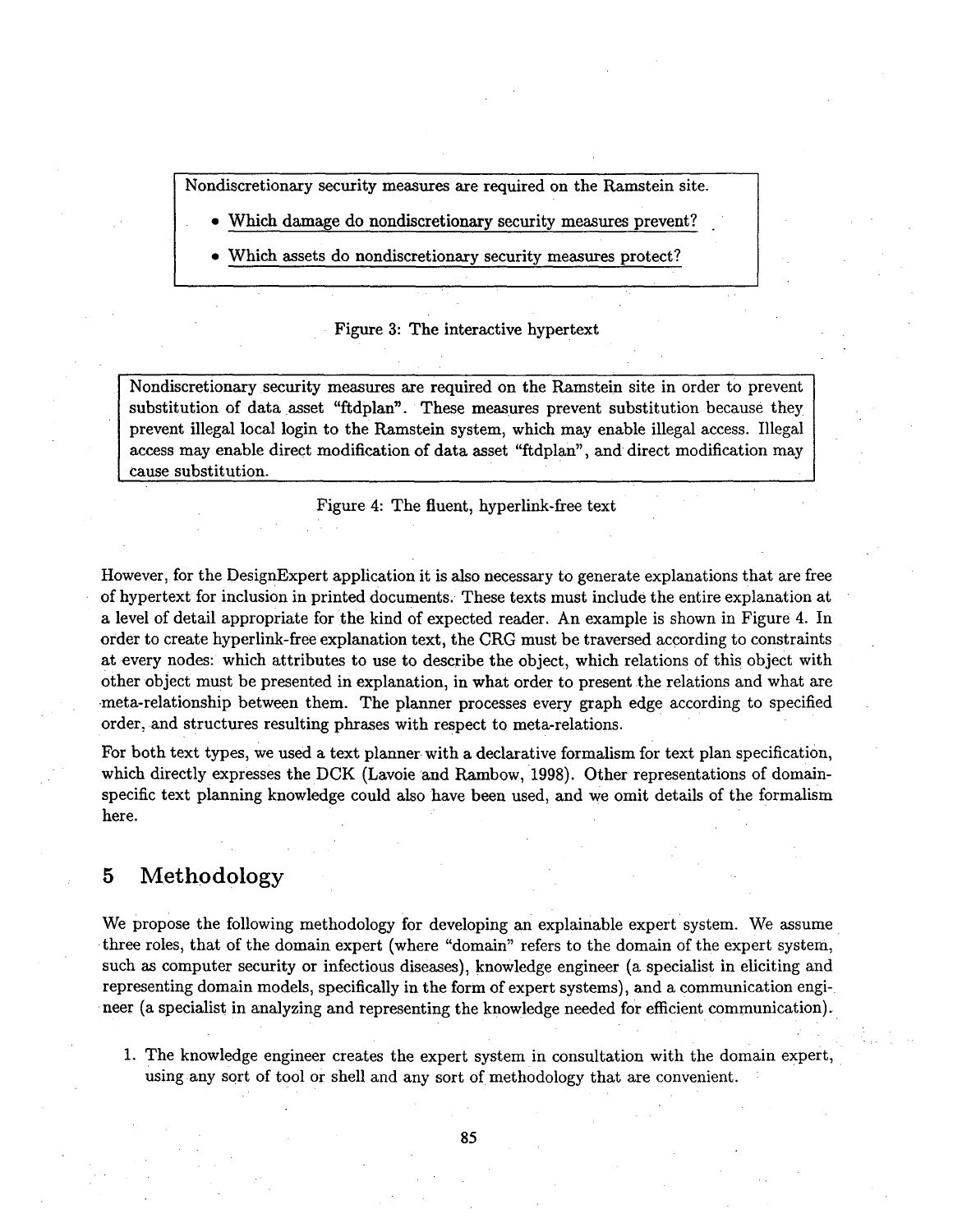- 2. The domain expert writes several instances of (textual) explanations of the type needed for the application in question, based on scenarios that the expert system can handle.
- . The communication engineer analyzes the corpus of hand-written explanations along two lines:
	- The domain concepts that are reported in the text are analyzed and recorded using an object-oriented modeling technique, perhaps augmented by more expressive• constructs, such as meta-relations (relations between relations). This structure is the content representation graph, represents the CDK (both the augmented domain model and its instances).
	- .The structure of the text is recorded using some notation for discourse structure suitable for the text planner being used in the text generator (say, RST (Mann and Thompson, 1987)).
- 4. Using the CDK representation, the communication engineer consults With the domain expert and the knowledge engineer to define a mapping from the domain representation used by the.expert system to the CDK domain model devised by the communication engineer. The communication domain knowledge representation may be modified as a result.
- 5: The knowledge engineer adds rules to the expert System that instantiate the communication domain knowledge representation with instances generated during the reasoning process.
- 6. The communication engineer designs a text planner that draws on the knowledge in the CDK representation and produces text. This task involves the creation of an explicit representation of DCK for the domain and task (and genre) at hand.

The resulting system is modular in terms of software modules. The expert system is preserved as a Stand-alone module (though its rule base has been somewhat extended to identify communication domain knowledge), as is the text planner. Both modules can be off-the-shelf components. Only the CDK representation is designed in a task-specific manner, but of course standard knowledge representation tools, object-oriented data bases, or the like can be used.

In addition, the methodology is modular in terms of tasks and expertise. The domain expert and • knowledge engineer do not need to learn about communication , and the communication engineer does not need to understand the workings of the expert system (though she does need to understand the domain well enough in order to design communication strategies for it, of course).

### :6 •Conclusion

We have presented an approach to expert system explanation which is based on a classification of types of knowledge into reasoning domain knowledge, communication domain knowledge, and domain communication knowledge. We have argued that this distinction, in addition to being theoretically appealing, allows us to better manage the software engineering aspect of explainable expert system development.